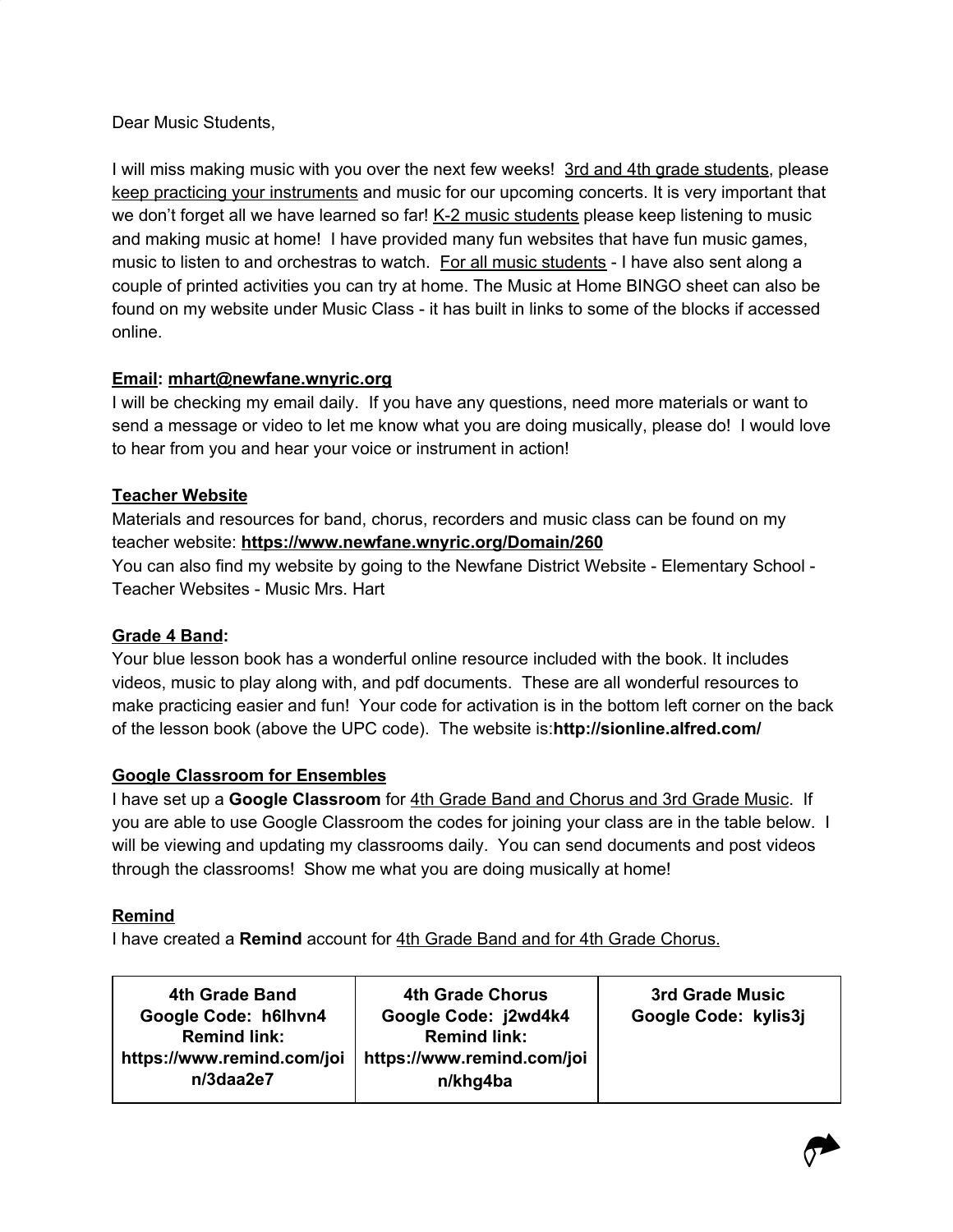#### **Grades K-4:**

#### **Musical Ideas:**

- $\star$  Explore the many websites I have provided, including my teacher website
- $\star$  Create an instrument with items you have at home
- $\star$  Create a song with instruments you made or have at home
- $\star$  Watch a musical
- $\star$  Have a dance party!
- $\star$  Provided worksheets/activities

If you do not have access to my website or the music website suggestions, you can practice your band instrument or any instrument you have, sing your favorite songs, or listen to your favorite music. Please keep music in your life daily - it is good for your body, mind, and spirit! You can send me a message or video through my email if you would like to share your musical activities with me! Stay healthy and safe and I look forward to hearing from you!



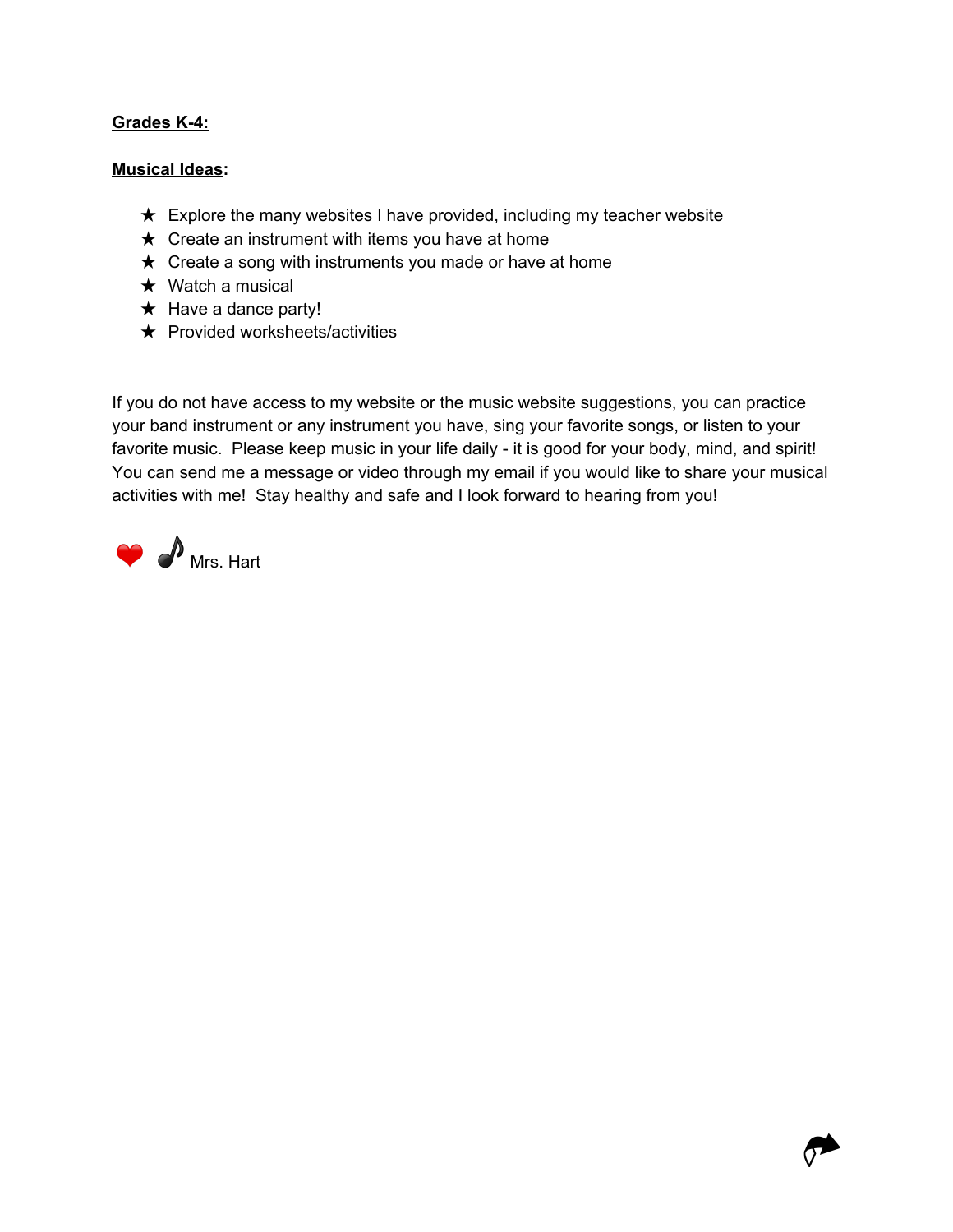# **Music at Home Website Resource**

| St. Patrick's Day Rhythm<br><b>Stick Activity!</b>                                                                                      | <b>K-2 Funny Little Bunny</b><br><b>Action Song!</b>                                                                                         | <b>Music Play Online</b>                                                                 |
|-----------------------------------------------------------------------------------------------------------------------------------------|----------------------------------------------------------------------------------------------------------------------------------------------|------------------------------------------------------------------------------------------|
|                                                                                                                                         |                                                                                                                                              | Excellent resource with many<br>activities. Check out the Unit<br>tab and the many music |
| https://www.teacherspayteac<br>hers.com/Product/Rhythm-Sti<br>ck-Celtic-Music-Activity-Teac<br>h-Form-Beat-Create-a-Patter<br>n-5332678 | https://www.teacherspayteac<br>hers.com/Product/Movement-<br>Activity-Song-Funny-Little-Bu<br>nny-Spring-Bunny-Brain-Brea<br>k-Video-4495410 | games.<br>https://musicplayonline.com/<br>(login: snow /<br>password:2020)               |
| <b>BrainPop - Music!</b>                                                                                                                | <b>PBS Kids Music Games</b>                                                                                                                  | <b>Incredibox</b>                                                                        |
| https://www.brainpop.com/se<br>arch/?keyword=music                                                                                      | https://pbskids.org/games/mu<br>sic/                                                                                                         | Make music by mixing and<br>sequencing!                                                  |
|                                                                                                                                         |                                                                                                                                              | https://www.incredibox.com/                                                              |
| <b>Classics for Kids</b>                                                                                                                | <b>Dallas Symphony</b><br><b>Orchestra</b>                                                                                                   | <b>Chrome Music Lab</b>                                                                  |
| Music listening, composers,<br>activities and games!                                                                                    | Music listening, learning, and<br>games!                                                                                                     | Create music! Can be added<br>as an app for chromebooks                                  |
| https://www.classicsforkids.co<br>m/                                                                                                    | https://www.mydso.com/dso-<br>kids                                                                                                           | https://musiclab.chromeexper<br>iments.com/Experiments                                   |
| <b>Music Teacher Games</b>                                                                                                              | <b>Note Name Flashcards</b>                                                                                                                  | <b>Daria Music</b>                                                                       |
| Note reading practice and<br>more!                                                                                                      | http://musicards.net/music_fla                                                                                                               | World Music, make<br>instruments!                                                        |
| http://musicteachersgames.c<br>om/                                                                                                      | sh cards/music note flashca<br>rds.html                                                                                                      | http://www.dariamusic.com/                                                               |
| <b>From the Top</b>                                                                                                                     | <b>SFS Kids</b>                                                                                                                              | <b>New York Philharmonic</b>                                                             |
| Listen to and watch musical<br>performances                                                                                             | San Francisco Symphony<br>website. Music learning and<br>games!                                                                              | Fun music learning with<br>games!                                                        |
| https://www.fromthetop.org/                                                                                                             | http://www.sfskids.org/                                                                                                                      | https://www.nyphilkids.org/                                                              |